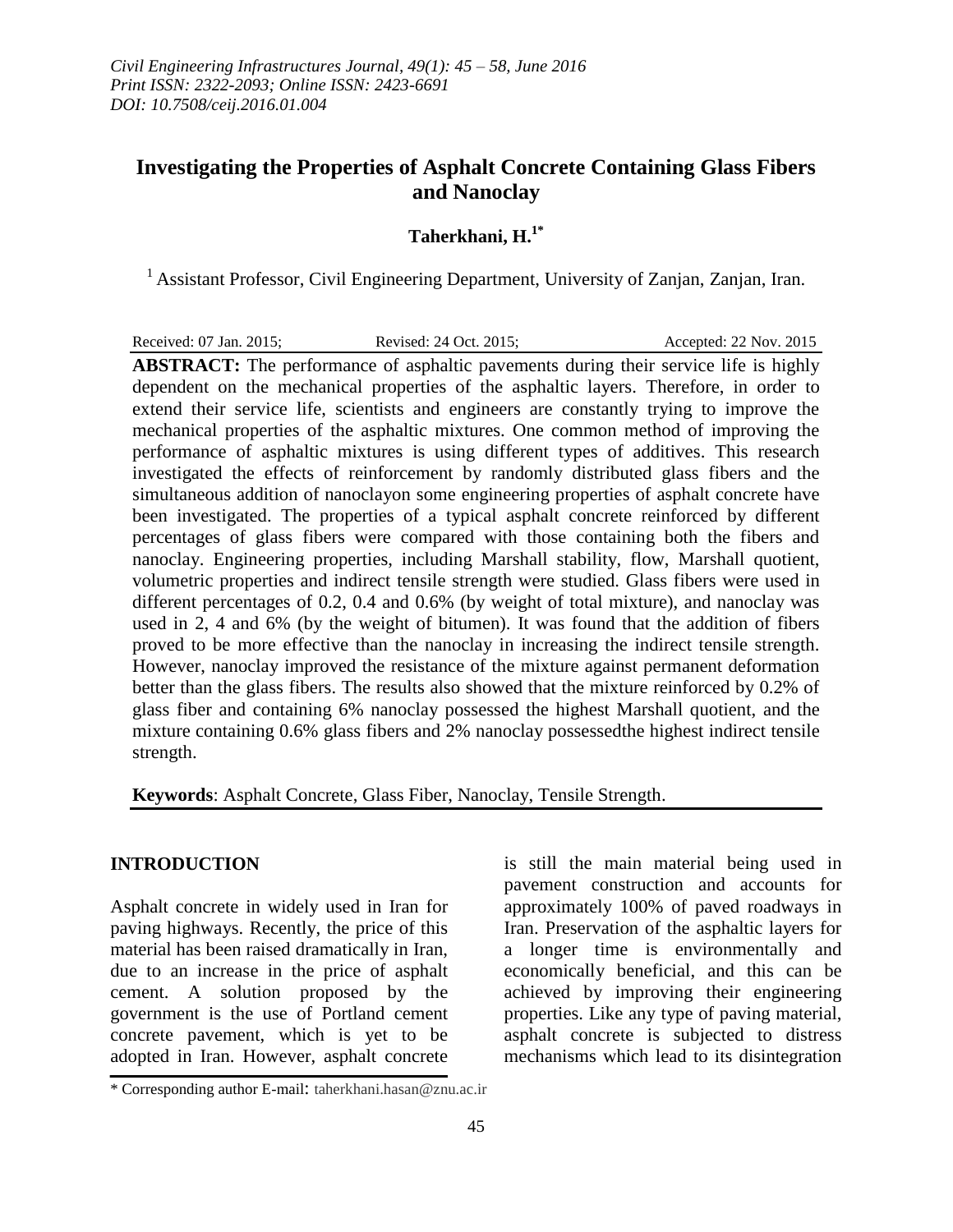over time. However, asphalt concrete is more sensitive than the other materials (Abtahi et al., 2009). With an attempt to minimize or reduce the distresses, scientists and engineers are constantly trying to improve the performance of asphalt pavements, by which the service life of the pavement can be extended, thereby saving cost. Over the last decades, the use of additives for improving the performance of asphalt concrete has been practiced by engineers and investigated on by researchers. The reinforcement of asphalt concrete by using different materials is a common method of improving its performance. It involves the incorporation of certain materials with some desired properties within another material which lack those properties (Maurer Dean and Gerald, 1989). One method of reinforcing a material is through the use of fiber, by random distribution within the material or by applying oriented fibrous materials, for example, geo-synthetics family. Different types of fibers, including nylon, polyester, polypropylene, carbon etc. have been used for reinforcing asphaltic mixtures. A comprehensive review of the studies on the properties of fiber reinforced asphalt mixtures can be found in Abtahi et al. (2013). The inclusion of fibers in paving material interconnects the aggregate particles, thereby increasing the tensile strength. This interconnection may allow the material to withstand additional strain energy before crack or fracture occurs. It is thought that the addition of fibers to asphalt enhances the material strength and fatigue characteristics while adding ductility. In addition, fibers have the potential to increase the dynamic modulus (Wu et al., 2007), moisture damage resistance (Putman and Amirkhanian, 2004), creep compliance, permanent deformation resistance (Chen et al., 2004), freeze-thaw resistance (Echols, 1989), ageing resistance and resistance

against reflective cracking (Goel and Das, 2004) of asphalt concrete. It has been found that fibers have the ability to prevent the formation and propagation of cracks in asphalt concrete (Maurer Dean and Gerald, 1989). Another application for fibers in asphalt mixtures is in the prevention of asphalt binder drain down in gap graded mixtures (Hansen et al., 2000). Fibers have also been used in asphalt to increase the electrical conductivity of the asphalt mixtures, used for deicing, healing the cracks and as solar collector for heating adjacent buildings (Garcia et al., 2013; Wu et al., 2002, 2005, 2006).

Other types of additives have also been used for improving the mechanical properties of bitumen and asphalt concrete, which are usually added to the bitumen. Polymers are among the most commonly used materials in recent years for improving the performance of bitumen (Issacson and Lu, 1999; Airey, 2002; Hinislioglu and Agar, 2004; Lu and Issacson, 1997; Yousefi, 2003; Yildrim, 2007). Different types of polymers including plastics and elastomers are among the widely used polymers. They have been shown to improve the resistance of bitumen against fatigue cracking, permanent deformation and low temperature cracking (Issacson and Zeng, 1998). Polymers have been reported to possess some limitations including the high cost, compatibility with bitumen and stability during storage. Due to these limitations, alternative materials have been sought to be used for the modification of asphaltic mixtures. In recent decade, the use of nano scale non organic materials for improving the mechanical properties of bitumen and asphaltic mixtures have attracted the attention of engineers and researchers (Lan et al., 1994; Lan et al., 1995; Zedra and Lesser, 2001; Becker et al., 2002 and Liu et al., 2003). Nano materials are defined as materials having at least one dimension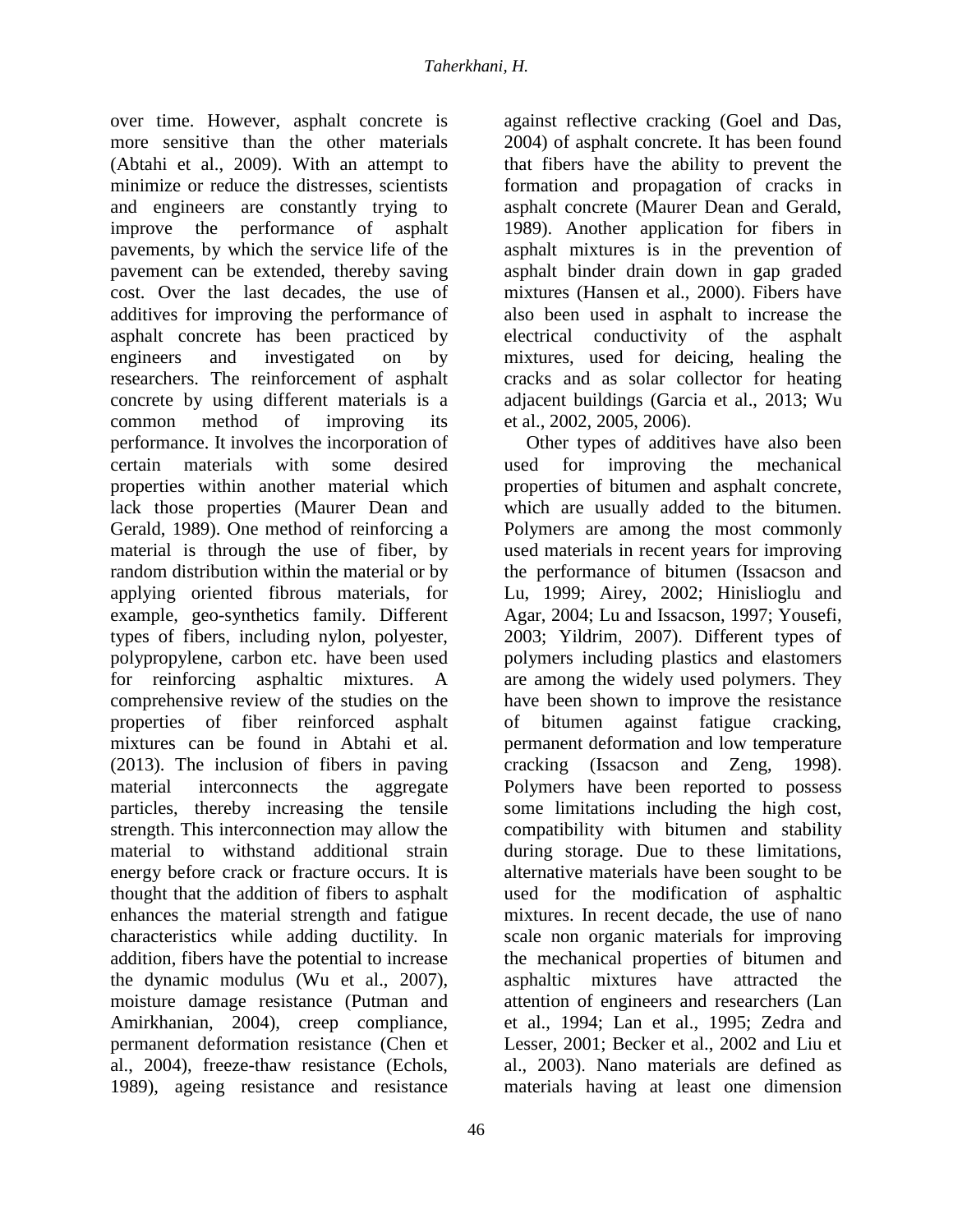which falls within the length scale of 1 to 100 nm. Due to their small size and high surface area, their properties are much different from normal size materials. Some studies have shown that the rutting and fatigue cracking resistance of asphaltic binders and mixtures can be improved by the addition of nano materials such as nanoclay and carbon nano fibers (Chow et al., 2003; Goh et al., 2011; Ghile, 2006; Ghafarpour Jahromi and Khodaii, 2009; You et al., 2011; Khattak et al., 2011; Xiao et al, 2011). Cheng et al. (2004) investigated the moisture susceptibility of warm mix asphalt containing nanosized hydrated lime. The combination of Nano-SiO2 and SBS were mixed with stone matrix asphalt, and the physical and mechanical properties of asphalt binders and mixtures were improved (Ghasemi et al., 2012).

Nanotechnology is the creation of new materials, devices, and systems at a molecular level as the phenomena associated with atomic and molecular interactions strongly influence the properties of macroscopic materials (Chong, 2004). Even though engineers are interested in material properties at the macro and meso-scales, the nano and micro scales provide fundamental insight for the development of science and technology.

Many types of clays are alumina-silicates having a layered structure. Clays consist of silica SiO<sup>4</sup> tetrahedron bonded to alumina  $AlO<sub>6</sub> octahedron in a variety of forms. A 2:1$ ratio of the tetrahedron to the octahedron results in mineral clays, the most common of which is montmorillonite. The thickness of the montmorillonite layers is 1 nm with high aspect ratios, typically 100 to1500 (Grim, 1959). The expansion of montmorillonite is determined by their ion (for example, cation) exchange capacities, which can vary widely. One of the characteristics of these types of clay is the cation exchange capacity (CEC), which represents the amount of cations

montmorillonite ranges from 80 to 120 meq/100g (milliequivalents per 100 grams) whereas, kaolinite have CEC values ranging between 3 and 5. The expansion pressure of montmorillonite is very high with sodium ions constituting the majority of the adsorbed cations (called Namontmorillonite), leading to exfoliation and dispersion of the crystal in the form of fine particles or even single layers. When  $Ca^{2+}$ ,  $Mg^{2+}$  and ammonium are the dominant exchangeable cations, dispersion is low and the size of the particle is relatively large. Separation of clay discs from each other results in a nanoclay having a huge active surface area (it can be as high as 700 to 800 m<sup>2</sup> per gram). This helps in the intensive interaction between the nanoclay and its environment (bitumen in our case). The process of realizing the separation (surface treatment) depends upon the type of material to be mixed (Lan et al., 1995).Layered silicates (nanoclay) are widely used in the modification of polymer matrices to realize significant improvement in mechanical, thermal, and barrier properties. Roy et al. (2007) enhanced the compressive and shear strength of thermoplastic polymers by using only a small weight percent of nanoclay reinforcement.

between the surfaces. The CEC of

Sufficient documents can be found in literature, which investigated the properties of fiber reinforced asphalt mixtures. However, there is limited research on the asphalt concrete reinforced by glass fibers. Yoo and Kim (2015) investigated the indirect tensile strength and the resistance against rutting of thermoplastic polymer coated glass fiber reinforced asphalt concrete and found that the glass fiber reinforced mixture possessed higher tensile strength and resistance against permanent deformation. Shukla et al. (2013) investigated the mechanical properties of glass fiber reinforced asphalt concrete, and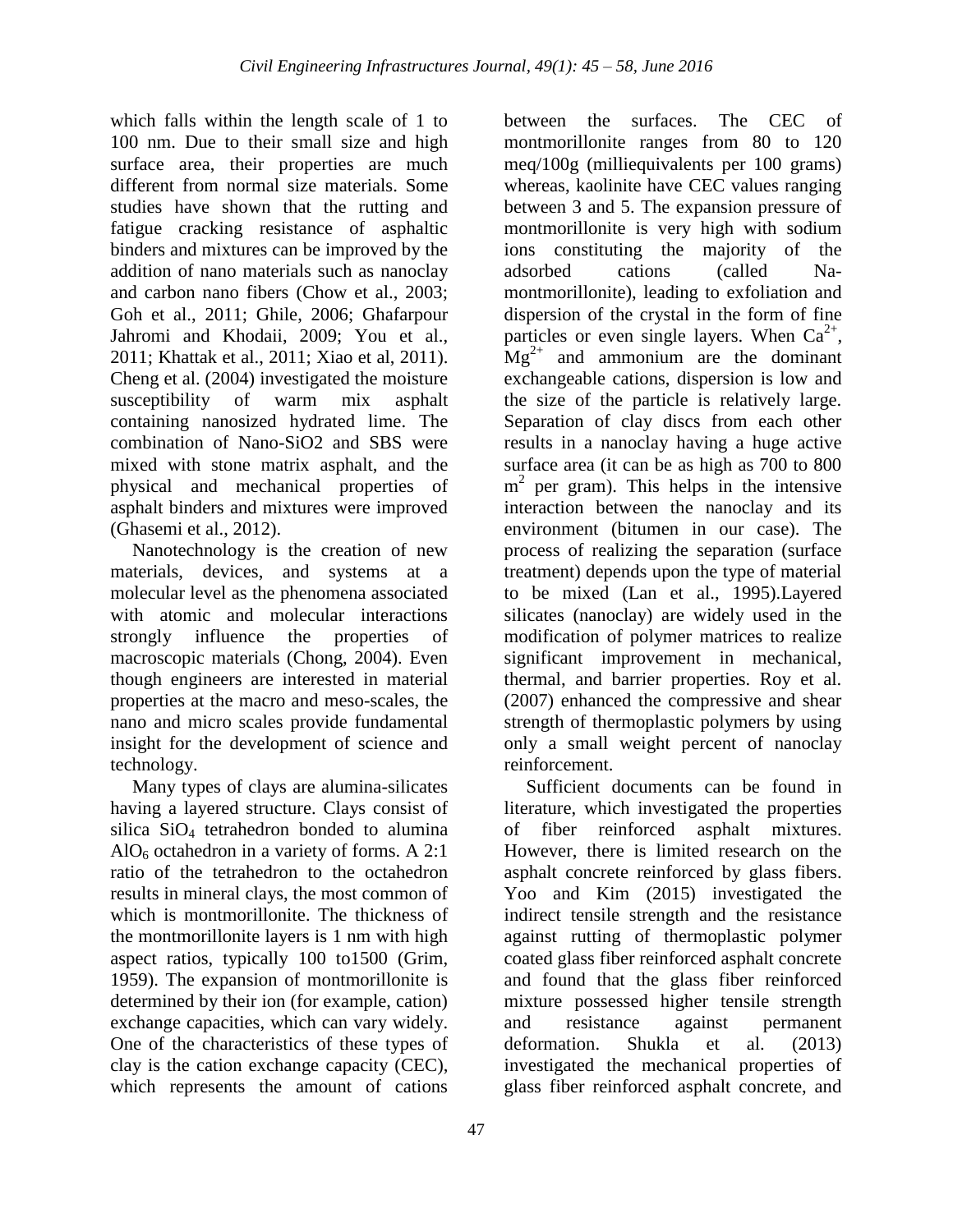found that the glass fiber reinforced asphaltic mixtures possessed higher stiffness and better resistance against fatigue cracking and rutting. It has been hypothesized that the use of both glass fiber and nonoclay in asphalt concrete is more effective than the individual compounds on the mechanical properties of asphalt concrete. Therefore, in this research, the effects of using glass fiber and nonoclay modified bitumen on some engineering properties of asphalt concrete was investigated.

## **MATERIALS**

The materials used in this research include aggregate, asphalt cement, nanoclay and glass fibers. Siliceous aggregates used in this study were collected from Sirood asphalt plant in Gilan province in four different sizes of 12 to 19, 6 to 12, 0 to 6mm and filler. They were first graded, and based on the gradation of each fraction and by selecting No. 4 gradation in Iranian National code for asphalt concrete, the percentages of each fraction was calculated by setting the average of upper and lower limits as the target gradation. Table 1 shows the upper and lower limits of the code gradation, and the gradation of the mixture used in this research. The specific density and the water absorption of the aggregates were also measured and the results are shown in Table 2 together with some other properties of aggregates. The asphalt cement used in this research was a 60/70 penetration grade bitumen supplied by Pasargad refinery. Table 3 shows the specifications of the bitumen from which the specimens were made. The glass fibers of type A-Glass, supplied by Bloorin Tar company in Alborz province, was used for reinforcing the mixtures(Figure 1-a). Table 4 shows the physical and mechanical properties of the fibers. Nanoclays are nanoparticles of layered mineral silicates. Nanoclay type montmorilonite NA<sup>+</sup> (Figure 1-b) supplied by Pishgaman Co. was used in this research, of which its properties have been presented in Table 5.

| Table 1. Gradation of the mixture aggregates     |                                                                        |                                                  |                                              |                                                                                                                                  |                                                   |                                         |                     |                                                           |
|--------------------------------------------------|------------------------------------------------------------------------|--------------------------------------------------|----------------------------------------------|----------------------------------------------------------------------------------------------------------------------------------|---------------------------------------------------|-----------------------------------------|---------------------|-----------------------------------------------------------|
|                                                  | Passing Percentages (%)                                                |                                                  |                                              |                                                                                                                                  |                                                   |                                         |                     |                                                           |
| Sieve Size (mm)                                  |                                                                        | <b>Specification Limits</b>                      |                                              |                                                                                                                                  |                                                   | <b>Gradation of Mixtures</b>            |                     |                                                           |
| 19                                               |                                                                        | 100                                              |                                              |                                                                                                                                  | 100                                               |                                         |                     |                                                           |
| 12.5                                             |                                                                        | 90-100                                           |                                              |                                                                                                                                  | 95                                                |                                         |                     |                                                           |
| 4.75                                             |                                                                        |                                                  |                                              | 44-74                                                                                                                            |                                                   | 60                                      |                     |                                                           |
| $\overline{2}$                                   |                                                                        | 28-58                                            |                                              |                                                                                                                                  |                                                   | 44                                      |                     |                                                           |
| 0.3                                              |                                                                        | $5 - 21$                                         |                                              |                                                                                                                                  | 11                                                |                                         |                     |                                                           |
| 0.075                                            |                                                                        | $2 - 10$                                         |                                              |                                                                                                                                  | 6.2                                               |                                         |                     |                                                           |
| <b>Properties</b><br>(tests)<br><b>Materials</b> | $\mathcal{S}_{\bullet}$<br><b>ASTM-D2419</b><br><b>Sand Equivalent</b> | Los Angeles<br><b>ASTM-C</b><br>Abrasion<br>Test | <b>ASTM-D4318</b><br><b>Plasticity Index</b> | <b>Table 2.</b> Aggregates properties<br>$_{\text{two}}$<br><b>STM-D582</b><br>Angularity in<br>$\mathcal{S}_{\bullet}$<br>sides | $\mathcal{S}_{\bullet}$<br>Moisture<br>Absorption | œ<br>Density<br><b>ASTM-C12</b><br>D854 | Flakiness<br>BS 812 | Loss in Magnesium<br>ని<br><b>Sulfate Solution</b><br>288 |
| Coarse Aggregate                                 |                                                                        | 17                                               |                                              | 98                                                                                                                               | 1.6                                               | 2.658                                   | 18                  | 0.4                                                       |
| Fine Aggregate                                   | 65                                                                     |                                                  | N.P                                          |                                                                                                                                  | 2.3                                               | 2.62                                    |                     |                                                           |
| Filler                                           |                                                                        |                                                  | N.P                                          |                                                                                                                                  |                                                   | 2.734                                   |                     |                                                           |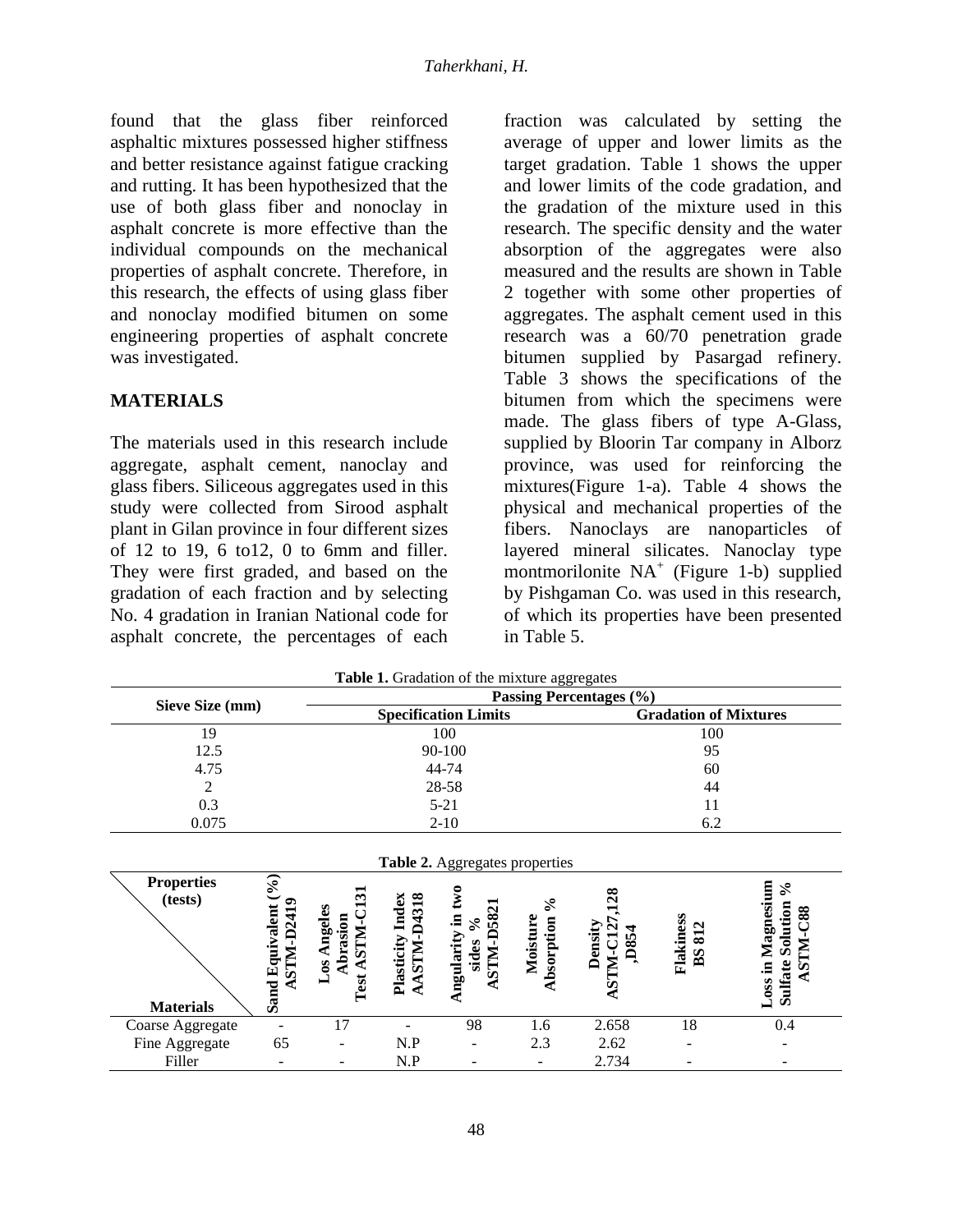| <b>Test</b>                                        | <b>Standard</b> | <b>Results</b> |
|----------------------------------------------------|-----------------|----------------|
| Density in $15^{\circ}$ C                          | ASTM-D70        | 1.016          |
| Penetration in $25^{\circ}$ C (0.1mm)              | ASTM-D5         | 68             |
| Softening Point $(^{\circ}C)$                      | ASTM-D36        | 49             |
| Ductility in $25^{\circ}$ C (cm)                   | ASTM-D113       | 150            |
| Solubility in Trichloroethylene (%)                | ASTM-D2042      | 99.2           |
| Flash Point $(^{\circ}C)$                          | ASTM-D92        | 311            |
| Loss in weight after thin film oven test $(\%)$    | ASTM-D1754      | 0.02           |
| Retained penetration after thin film oven test (%) | ۰               | 68             |
| Ductility after thin film oven test (cm)           |                 | 113            |

| <b>Table 4.</b> The properties of the fibers used in this research |                              |                             |                                  |                      |                                 |                                                     |
|--------------------------------------------------------------------|------------------------------|-----------------------------|----------------------------------|----------------------|---------------------------------|-----------------------------------------------------|
| Length<br>(mm)                                                     | <b>Diameter</b><br>$(\mu m)$ | <b>Density</b><br>$gr/cm^3$ | <b>Tensile Strength</b><br>(GPa) | <b>Melting Point</b> | <b>Elastic Modulus</b><br>(GPa) | <b>Strain at</b><br><b>Failure</b><br>$\frac{9}{6}$ |
| 12                                                                 | 20                           | 2.6                         |                                  | 550                  | 70                              | 4.8                                                 |

|  | <b>Table 5.</b> Properties of nanoclay |
|--|----------------------------------------|
|  |                                        |

| <b>Property</b>                            | <b>Value</b>            |
|--------------------------------------------|-------------------------|
| Base                                       | Moontmorilonite         |
| Concentration of modifier                  | 48 meq in 100gr of clay |
| Moisture content                           | $1 - 2\%$               |
| <b>PH</b>                                  | $7.3 - 7.6$             |
| Free space between particles $(A^{\circ})$ | 60                      |
| Specific surface $(m^2/gr)$                | 500-750                 |
| Density $(\text{gr/cm}^3)$                 | $5 - 7$                 |
| Particles size (nm)                        | $1-2$                   |



**Fig. 1. (**A) Glass fiber, (B) nanoclay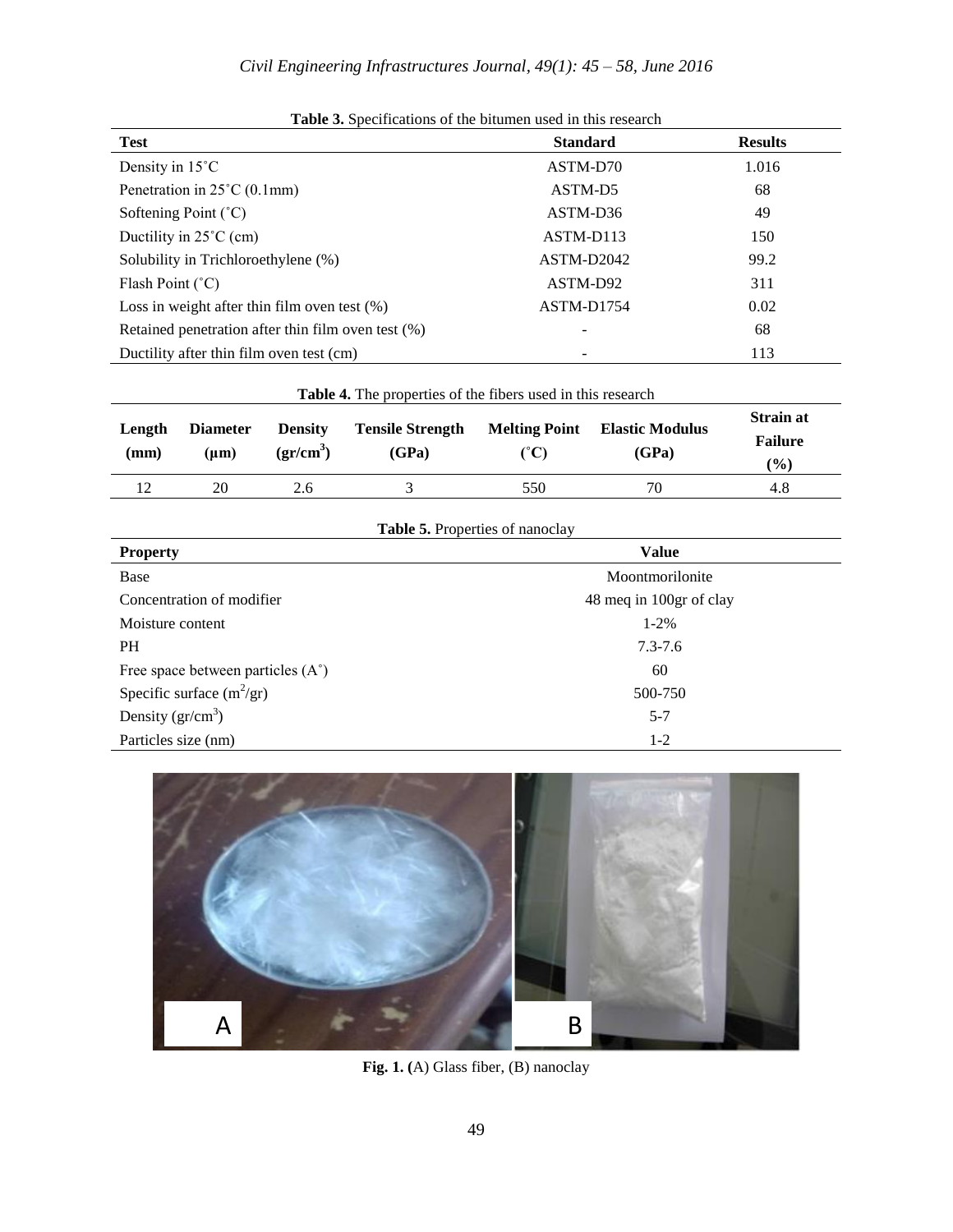#### **EXPERIMENTAL PROGRAM**

In addition to the control mixture, which is the mixture without reinforcing fiber and nanoclay, two types of mixtures were also used in this experimental investigation, with all having the same aggregate and bitumen type as those of the control mixture. One with different percentages of glass fibers, and one in which both the fibers and nanoclay have been used simultaneously at different percentages. Table 6 shows the denotations used for these mixtures and the amount of additives. In Table 6, the percentage of the fibers is by the weight of total mixture, and that of the nanoclay is by the weight of bitumen. The percentages of the nanoclay and glass fibers were selected based on the values used in previous studies (Ghaffarpour Jahromi et al., 2010; Mahrez et al., 2005).

### **MIX DESIGN AND FABRICATION OF SPECIMENS**

The optimum binder content of the control mixture was determined using the Marshall design method, which was 5.5%. The mixtures containing glass fibers and nanoclay were made by the same optimum binder content of the control mixture.

The specimens required for testing were made using Marshall method according to ASTM D1559. For making the specimens reinforced by fiber, an attempt was made to determine the different methods for addition of fibers, with the aim of choosing the best. It was found that the addition of fibers to the hot aggregates and mixing, before the addition of hot asphalt resulted in the uniform distribution of fibers in the mixture. Therefore, the required amount of fibers were first mixed with hot aggregate, and then mixed with hot bitumen in a laboratory mixer. The uniform distribution of the fibers in the mixture was controlled visually. For making the mixtures containing both the fibers and nanoclay; first the nanoclay was mixed with hot bitumen at 155˚C, using higher shear mixer at 5000 rpm for 2 h, followed by mixing with a mixture of hot aggregate and fibers. The mixture was placed in the Marshall compactor mold and compacted by the automatic compacter at 75 blows on each side. After 24 h the specimens were removed from the mold and used for the desired testing program.

| <b>Mixture Denotation</b> | Percentage of Fiber (%) | Percentage of Nanoclay (%) |
|---------------------------|-------------------------|----------------------------|
| Control                   | $\theta$                | 0                          |
| $0.2\%$ GF                | 0.2                     | $\overline{0}$             |
| $0.4\%$ GF                | 0.4                     | $\overline{0}$             |
| $0.6\%$ GF                | 0.6                     | $\theta$                   |
| $0.2\%$ GF-2%NC           | 0.2                     | 2                          |
| $0.2\%$ GF-4%NC           | 0.2                     | $\overline{4}$             |
| $0.2\%$ GF-6% NC          | 0.2                     | 6                          |
| $0.4\%$ GF-2% NC          | 0.4                     | 2                          |
| 0.4% GF-4% NF             | 0.4                     | $\overline{4}$             |
| $0.4\%$ GF-6% NC          | 0.4                     | 6                          |
| $0.6\%$ GF-2%NC           | 0.6                     | 2                          |
| $0.6\%$ GF-4%NC           | 0.6                     | 4                          |
| $0.6\%$ GF-6% NC          | 0.6                     | 6                          |

**Table 6.** Mixtures used in this research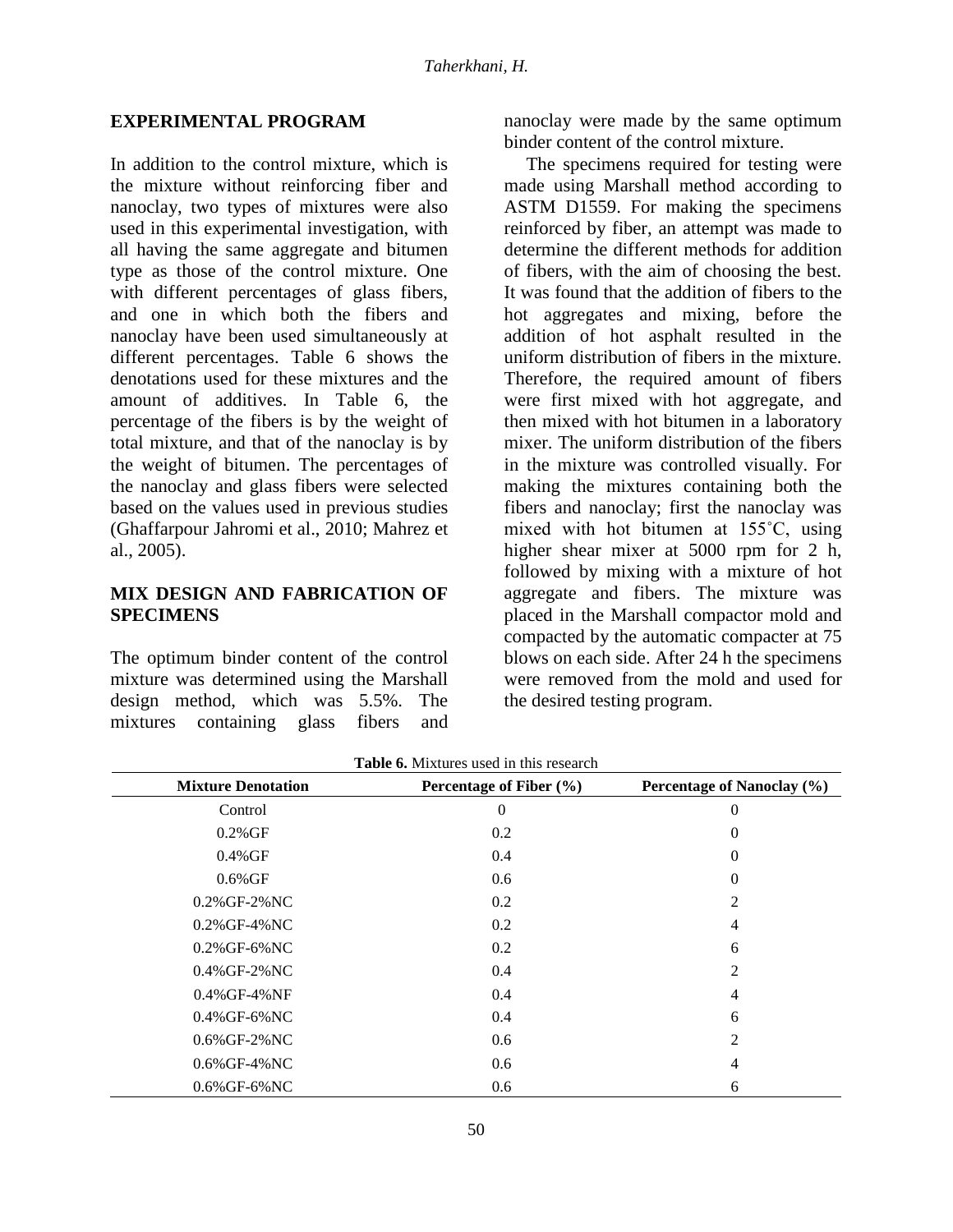#### **EXPERIMENTS**

#### **Marshall Tests**

The Marshall tests were conducted on the specimens according to ASTM D1559 standard method. The specimens were placed in A water tank set at 60˚C for 30 min, after which, they were loaded at a constant rate of 50.8mm/min, using the Marshall test set up. The force required for breaking the specimen was measured as the Marshall stability, and the diametrical deformation of the specimen at failure was measured as flow. The Marshall quotient was calculated by dividing the marshal stability to the flow, which is usually used as an indicator for the strength against permanent deformation.

Before carrying out the Marshall tests, measurements of the bulk density of the compacted mixtures according to ASTM D2726 standard method was made. The maximum theoretical density of the mixtures was also measured according to ASTM D2041 standard method. Using the bulk and the maximum theoretical density of the mixtures, and other required data, the air voids content of the mixtures  $(V_a)$ , the voids in mineral aggregates (VMA), and the voids filled with asphalt (VFA), were determined using the Equations presented in Asphalt Institute Manual (Asphalt Institute, 1997).

#### **Indirect Tensile Strength Tests**

The indirect tensile strength tests were conducted at 60˚C according to the ASTM D6931 standard method. The specimens were immersed in water tank set at the desired temperature for 30 min, after which they were placed in ITS frame and loaded diametrically by Marshall test set up at a rate of 50.8 mm/min until failure. The required force for breaking the specimen was measured and the indirect tensile strength was calculated using Eq.  $(1)$ .

$$
S_t = \frac{2000P}{\pi D} \tag{1}
$$

where  $S_t$ : is the indirect tensile strength in kPa, *P*: is the maximum applied load for breaking the specimen in *N*, *D*: is the specimen diameter in mm, and *t*: is the thickness of specimen in mm.

#### **TEST RESULTS**

#### **Marshall Tests Results**

Figure 2 shows the Marshall stability of the mixtures. As can be seen, at the nanoclay content of 0, 2 and 4%, the Marshall stability increased with increasing fiber content. However, at 6% of nanoclay, Marshall stability decreased with increasing fiber content. It can also be seen that, the highest Marshall stability was achieved at 6% of nanoclay and 0.2% of glass fiber content. The increase in Marshall stability with increasing fiber content can be attributed to the reinforcing effect of the fibers. The fundamental equations of composite materials are used to explain the results. According to the "law of mixtures" (Vasiliev and Mozorov, 2007) the ultimate strength,  $\sigma_c$  of fiber reinforced mixture can be expressed as:

$$
\sigma_c = \sigma_f V_f + \sigma_m V_m \tag{2}
$$

where σ and *V*: are the strength and volumetric fraction, respectively, and the indices *f, c* and *m*: represents the fiber, composite and matrix. Eq. (2) states that the strength of the composite increases with increasing the fiber content. Marshall stability is fundamentally, the compressive strength of asphalt concrete. Therefore, the increase of the Marshall stability with fiber content can be described by the aforementioned equation. It can also be seen that, the Marshall stability increased with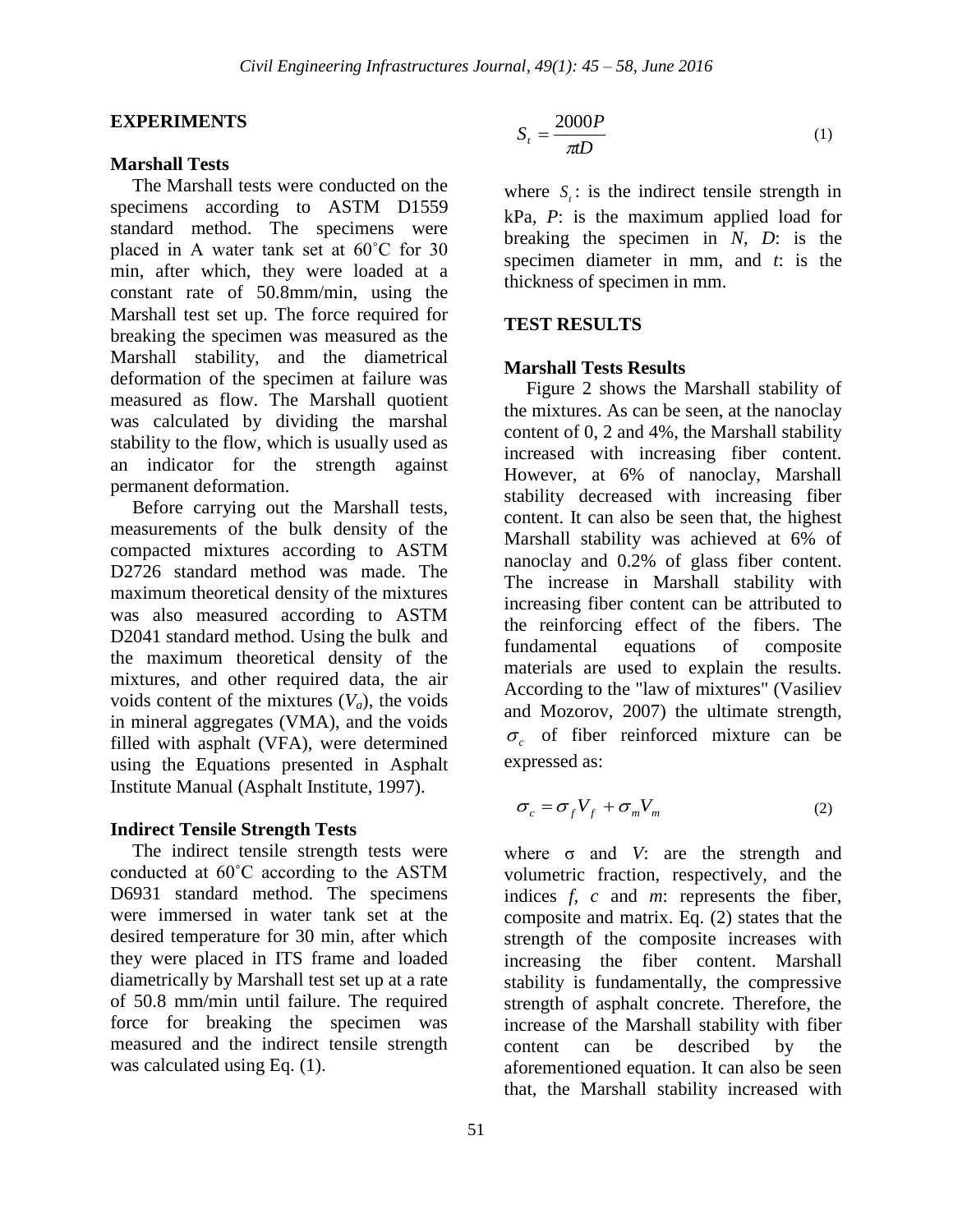increasing nanoclay content of the mixtures, which can be attributed to the stiffening effect of the nanoclay on the asphalt binder (Ghaffarpour Jahromi et al., 2010). The minimum Marshall stability required by specifications for asphalt concrete to be used as surfacing layer was 850 Kg, indicating that all mixtures possessed a higher stability than the required value.

Figure 3 shows the flow of the mixtures. As can be seen, at the same nanoclay content, flow of the mixtures increased with increasing fiber content, indicating that the fibers increased the ductility of the asphalt concrete. However, the values of flow of all the mixtures were lower than the maximum allowable flow of 3.5 mm, as defined by Asphalt Institute (Asphalt Institute, 1997). The results also showed that the addition of nanoclay resulted in the reduction of flow, indicating that the resistance against permanent deformation can be increased by using nanoclay. Marshall quotient is used as an indication of mixture stiffness and is related to the resistance against permanent deformation. There is not requirement on the Marshall quotient of asphalt concrete in Iranian specifications. However, some countries require a minimum value for the Marshall quotient to ensure proper resistance

against permanent deformation, and some specifications may further require a maximum value for sufficient flexibility in order to resist cracking. For example, a minimum Marshall quotient of 175 kg/mm is required by Australian specifications for the mixtures compacted by 50 blows. Minimum and maximum values of 200 and 500 kg/mm is required by UK specifications for mixtures compacted by 75 blows. Figure 4 shows the Marshall quotient of the mixtures. It can be seen that the Marshall quotient decreased with increasing the fibers content, and increased with increasing nanoclay content. It can also be seen that the highest Marshall quotient and stiffness was achieved by the addition of 0.2% of glass fiber and 6% of nanoclay. The results show that, while all the mixtures passed the requirement for the minimum value of Marshall quotient, some of the mixtures exceeded the maximum limit of 500 kg/mm, set by the UK specifications. The mixtures need to be evaluated in terms of other mechanical properties, such as resistance against thermal and fatigue cracking. However, due to the higher price of nanoclay, an economical analysis needs to be conducted to find the most economical mixture.



**Fig. 2.** Marshall stability of mixtures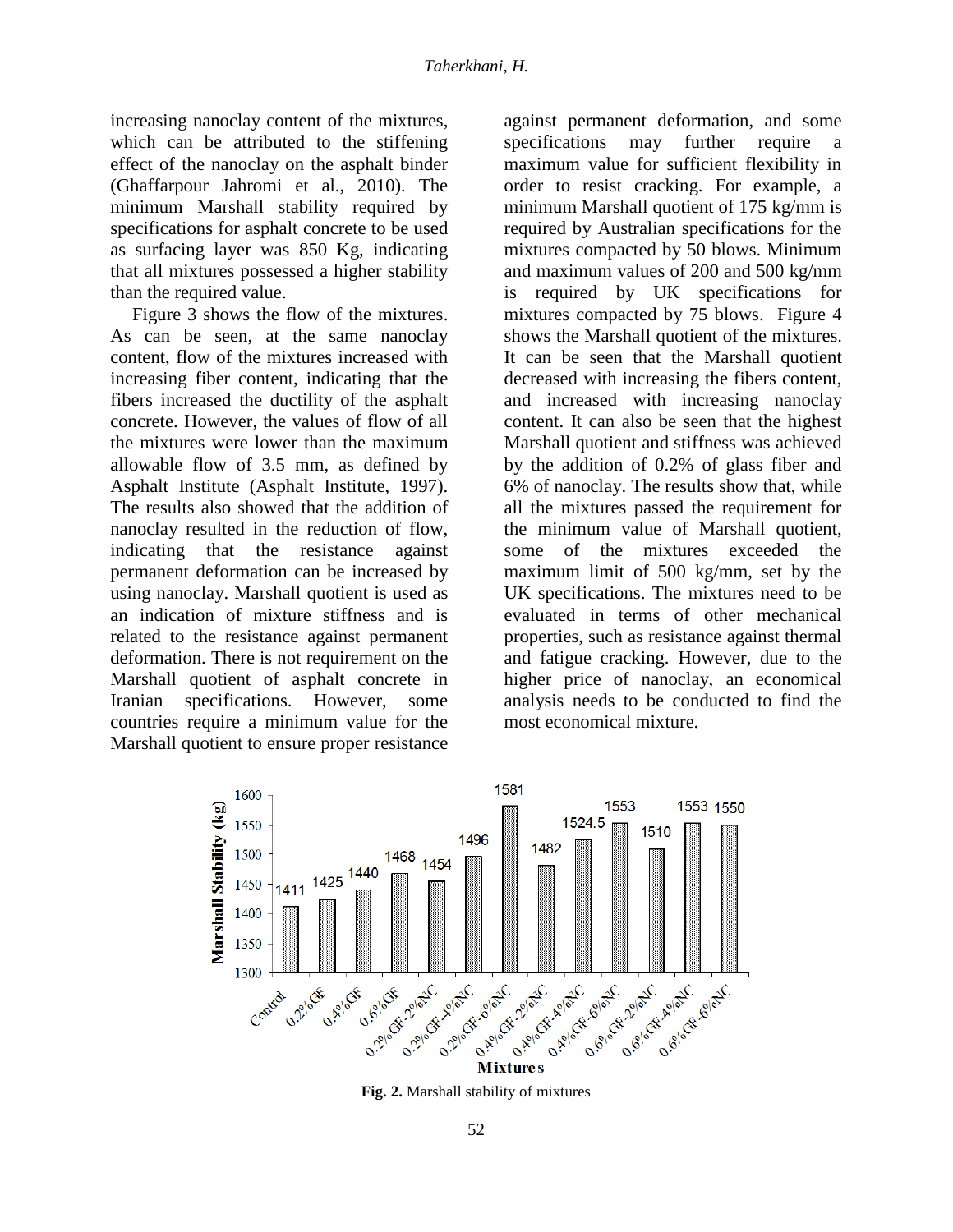

**Fig. 4.** Marshall quotient of the mixtures

#### **Volumetric Properties**

Air voids content of compacted mixture, voids in mineral aggregates (VMA), and the voids filled with asphalt (VFA) are the three important volumetric properties of asphalt concrete which considerably affect the performance of the mixture, and are considered in the mix design process to satisfy the limitations specified by the codes. Figures 5-7 show, respectively, the air voids content, VMA and VFA of the mixtures. As can be seen in Figure 5, the air voids content of the mixtures decreased with increasing fiber content, and increased with increasing nanoclay content. The decrease of air voids content with increasing fibers content can be related to the use of the same binder content for the fiber reinforced mixtures and the control mixture. The addition fibers, with a lower density than the aggregates, occupied more spaces between particles resulting in the reduction of air voids content, which can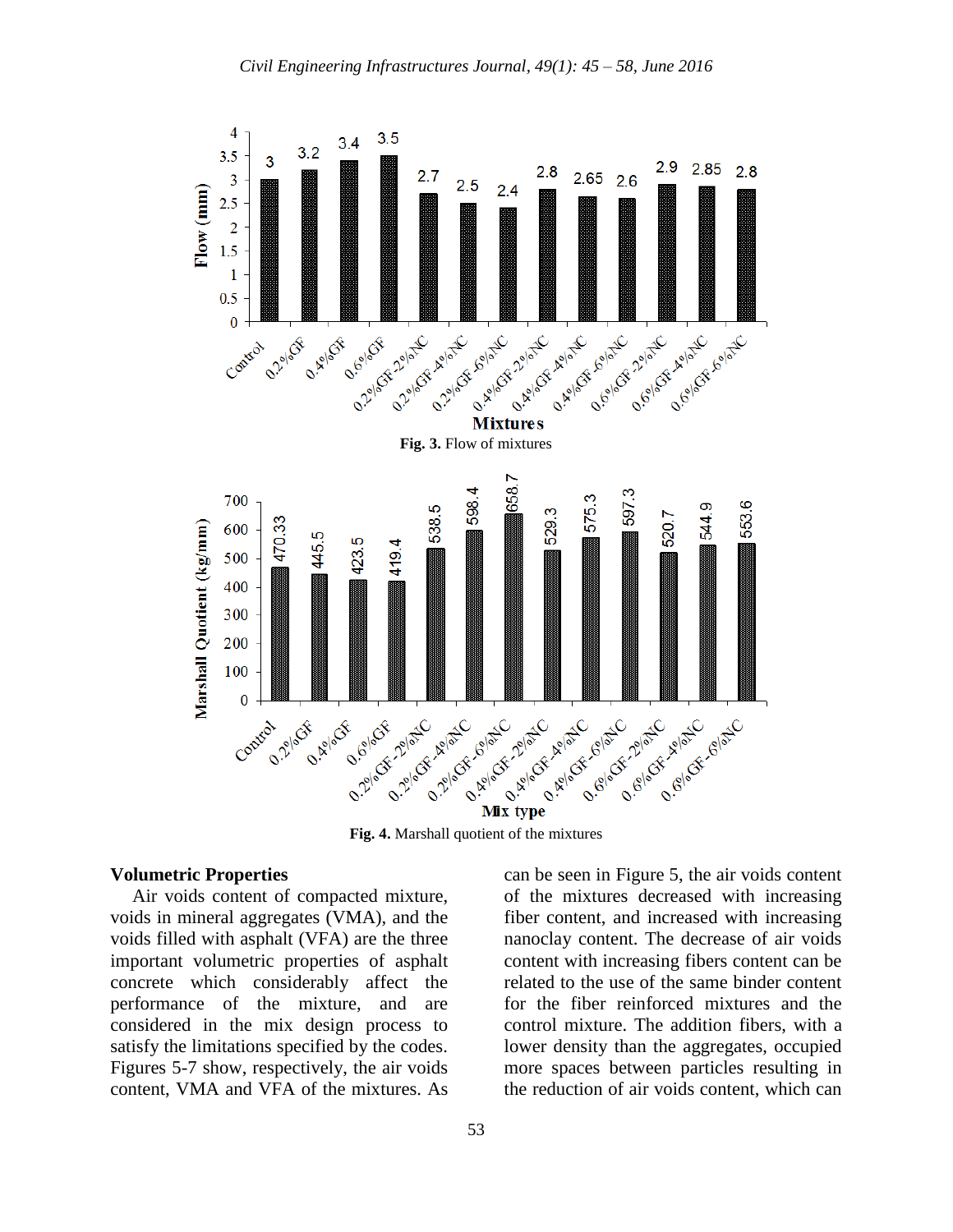also be used in describing the reduction of VMA with increasing fiber content, as shown in Figure 6. However, in the addition of nanoclay with a high specific surface, more binder was used to coat the particles, resulting in the increase of air voids content. As the specifications set the minimum and maximum allowable air voids content at 3 and 5%, respectively, some of the mixtures did not meet these requirements, and this can be solved by redesigning the mixtures containing the additives and determining a new optimum binder content. As can be seen in Figure 6, VMA of the mixtures decreased with increasing glass fiber content and increased with increasing the nanoclay content. However, all the mixtures met the required minimum VMA of 14% defined by specification. Figure 7 shows that the voids filled with asphalt (VFA) increased with increasing glass fibers content and decreased with increasing nanoclay content, which can be described as similar to the results of air voids content. The VFA of all the mixtures was higher than the allowable minimum values, which was 60. However, the VFA of some mixtures can exceed the allowable maximum value of 75, for heavy traffic, which is because of the use of the optimum binder content of control mixture for those with the additives.

## **Indirect Tensile Strength Results**

Figure 8 shows the indirect tensile strength of the mixtures at 60˚C. As can be seen, the indirect tensile strength of the mixtures increased with increasing glass fibers content, which is consistent with the results of previous studies (Yoo and Kim, 2015; Shukla et al., 2013). This can be described by Eq. (2) and is related to the high tensile strength of the glass fibers. In addition to the increase of indirect tensile strength, addition of fibers into the asphalt concrete prevented the opening of cracks and postponed the degradation of asphalt concrete. It can also be seen that, after an increase of the tensile strength by adding 2% of nanoclay, it decreased with increasing the nanoclay content. The higher indirect tensile strength of the mixture containing 2% of nanoclay is consistent with the results of the research conducted by Esfahani et al. (2013). Using the direct tensile tests on the bitumen, they found that the addition of 2% of nanoclay into the bitumen increased the toughness of the bitumen, resulting in a higher tensile strength. This was attributed to the stiffening effect of the nanoclay provided by the formation of bond chains within the binder. On the other hand, the decreases of the indirect tensile strength of the mixtures with increasing nanoclay content in the mixture, was due to the stiffening and brittleness effect of the nanoclay. The highest tensile strength was achieved by the addition of 0.6% of glass fiber and 2% of nanoclay. The indirect tensile strength of asphalt concrete was related to the resistance against fatigue and thermal cracking, with the mixture having a higher tensile strength has a higher fatigue life (Ghaffarpour Jahromi et al., 2010).

# **ECONOMIC CONSIDERATIONS**

The practical use of additives requires an economical evaluation of the application of the mixtures in pavement. This includes the initial and maintenance costs. The cost of one ton of asphalt is tripled by the use of 2% of nanoclay, while this level of improvement in the properties is not achieved. Therefore, the use of nanoclay is not economical. However, glass fibers are not expensive and their use results in some improvement on the properties of asphalt concrete. The fiber reinforced mixtures consumes slightly higher bitumen than the plain mixtures which must be considered in economical evaluation.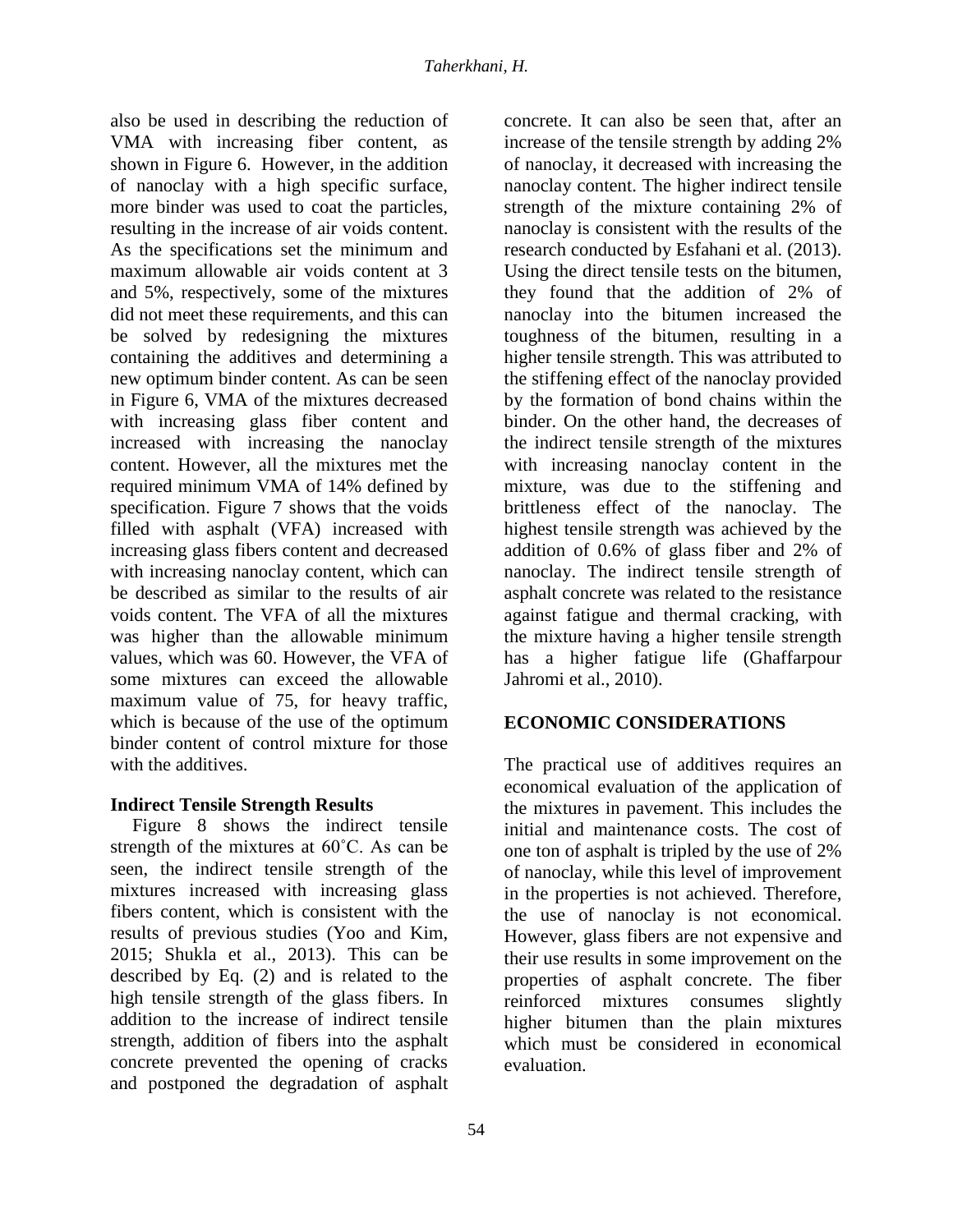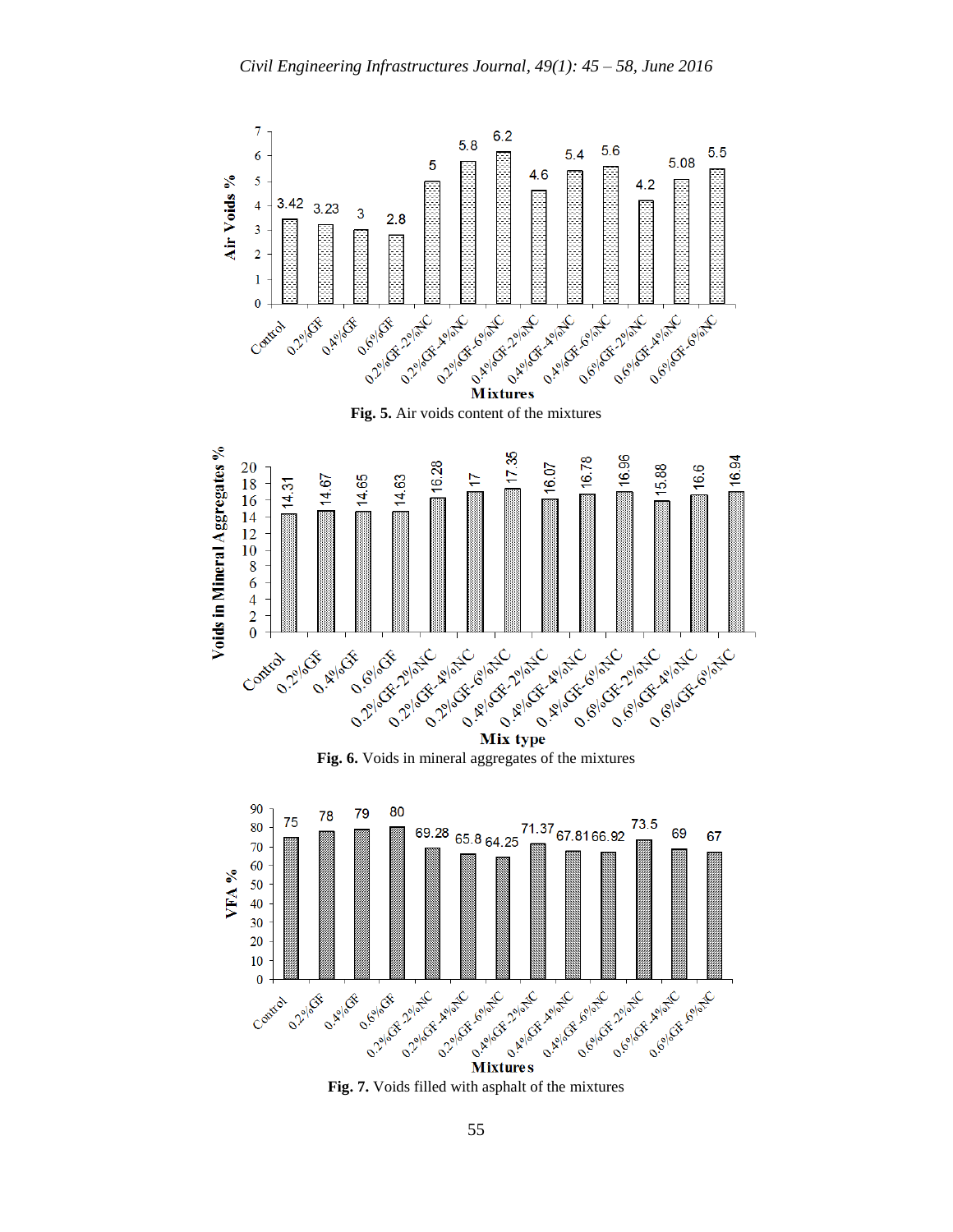

**Fig. 8.** Indirect tensile strength of the mixtures

### **CONCLUSIONS**

Glass fibers and nanoclay have been added to asphalt concrete at different proportions and some engineering properties have been evaluated. A brief result is as follows.

- Marshall stability of asphalt concrete increased with increasing glass fiber and nanoclay content, with the highest Marshall stability achieved at 0.2% of fiber content and 6% of nanoclay.
- Flow of asphalt concrete increased with increasing glass fibers content and decreases with increasing nanoclay content.
- Marshall quotient of asphalt concrete decreased with increasing glass fibers content and increased with increasing nanoclay content.
- Air voids content and the voids in mineral aggregates decreased with increasing glass fibers content, and increased with increasing nanoclay content.
- Voids filled with asphalt binder increased with increasing fibers content and decreased with increasing nanoclay content.
- Indirect tensile strength of asphalt concrete increased with increasing glass fibers content.

The addition of nanoclay may cause the reduction of indirect tensile strength of asphalt concrete.

• A combination of 2% of nanoclay and 0.6% of glass fibers resulted in the highest indirect tensile strength of asphalt concrete.

#### **REFERENCES**

- Abtahi, S.M., Esfandiarpour, S., Kunt, M., Hejazi, S.M. and Ebrahimi, M.G. (2013) "Hybrid reinforcement of asphalt concrete mixtures using glass and polypropylene fibers", *Journal of Engineering Fibers and Fabrics,* 8(2), 25-35.
- Abtahi, S.M., Sheikhzadeh, M., Alipour, R., Hejazi, S.M. (2009). "Physical and mechanical properties of fibers-reinforced bitumen mixtures"*, 7th National Conference on Textile Engineering Rasht, Iran*.
- Airey, G.D. (2002) "Rheological evaluation of ethylene vinyl acetate polymer modified bitumens", *Journal of Construction and Building Materials, 16(8),* 473-487.
- Asphalt Institute (1997). *Mix design methods for*   $a$ *sphalt*,  $6<sup>th</sup>$  Edition, MS-02, Asphalt Institute, Lexington, KY.
- Becker, O., Varley, R. and Simon, G.P. (2002) "Morphology, thermal relaxations and mechanical properties of layered silicate nano-composites based upon high-functionality epoxy resins", *Polymer*, *43(16),* 4365–4373.
- Chen, J.S. and Lin, K.Y. (2005) "Mechanism and behavior of bitumen strength reinforcement using fibers" *Journal of material Science*, 40(1), 87-95.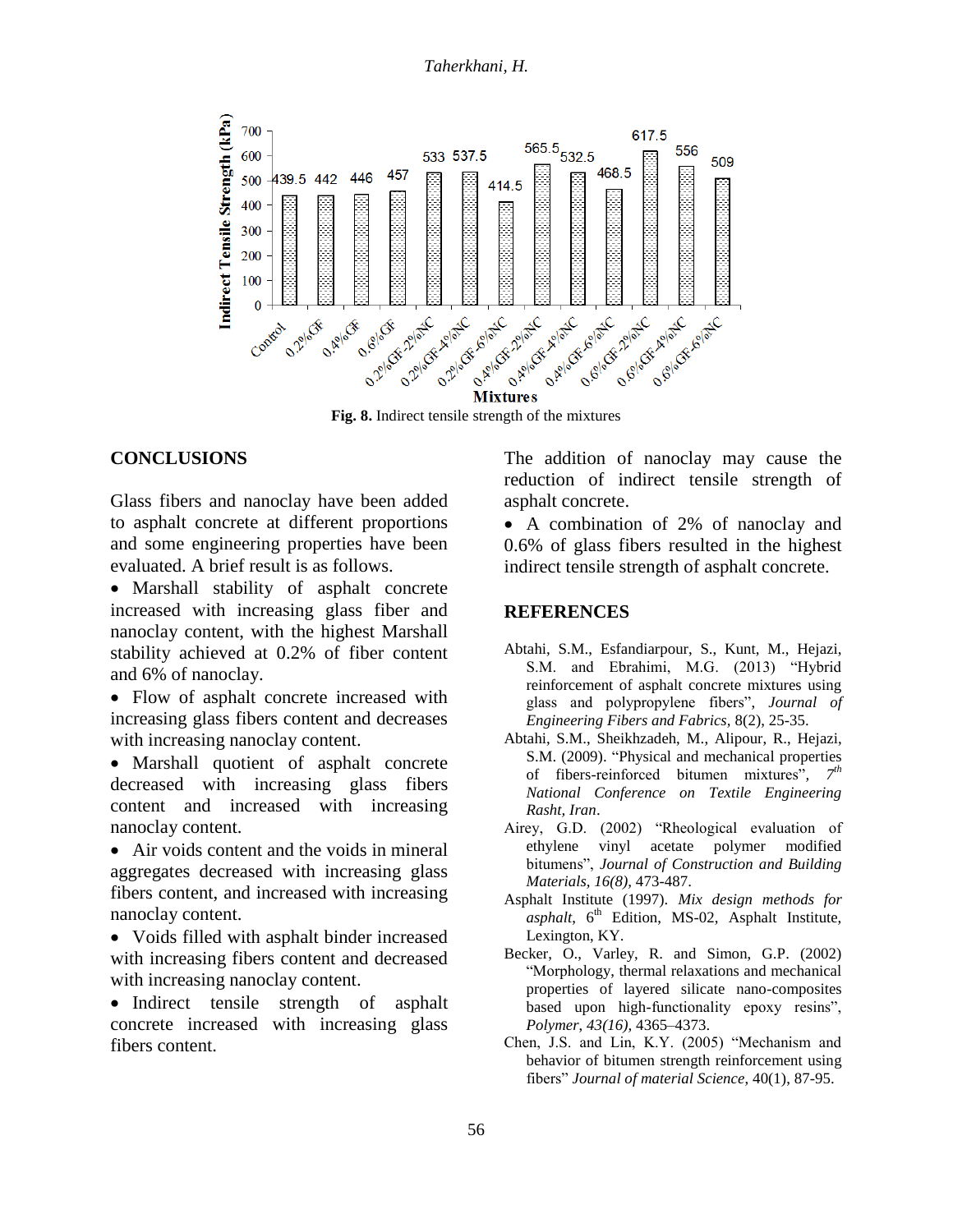- Chen H., Li, N., Hu, C., Zhang, Z. (2004) "Mechanical performance of fibers-reinforced asphalt mixture", *Journal of Chan University – National Science Ed.*, 24(2), 1-5.
- Cheng, J., Shen, J. and Xiao, F. (2011) "Moisture susceptibility of warm-mix asphalt mixtures containing nanosized hydrated lime"*, Journal of Materials in Civil Engineering, 23(11),* 1552- 1559.
- Chong, K.P. (2004). "Nanotechnology and information technology in Civil Engineering', Conference Proceeding – Towards a Vision for Information Technology in Civil Engineering", In: Ian Flood, (Ed.), *4 th Joint International Symposium on Information Technology in Civil Engineering*, November 15-16, 2003, Nashville, TN, USA, 1-9.
- Chow, W. (2003). "Development of thermoplastic nanocomposites based on blends of polyamide and polypropylene", Ph.D. Thesis, Material and Mineral Resources Engineering, University of Sains Malaysia.
- Echols J. (1989) "New mix method for fiberreinforced asphalt" Public Works, 119(8), 72-73.
- Esfahani, M.H., Abdollahi, A., Deshpande, S. and Abdollahi, A. (2013). "Laboratory investigation of the fracture properties of nanoclay-modified asphalt materials under direct tensile test", *International Journal of Mechanical Engineering and Robotics*, 1(1), 63-70.
- Garcia, A., Novambuena-Contras, J., Partl, M.N. and Schuetz, P. (2013), "Uniformity and mechanical properties of dense asphalt concrete with steel wool fibers", *Construction and building materials*, 43(9), 107-117.
- Ghaffarpour Jahromi, S.G. and Khodaii A. (2009). "Effects of nanoclay on rheological properties of bitumen binder", *Construction and Building Materials*, 23(8), 2894-2904.
- Ghaffarpour Jahromi, S., Andalibzade, B. and Vossough, S. (2010). "Engineering properties of nanoclay modified asphalt concrete mixtures", *The Arabian Journal for Science and Engineering*, 23(1B), 88-103.
- Ghasemi, M., Marandi, S.M., Tahmooresi, M. Kamali, R. and Taherzade, R. (2012) "Modification of stone matrix asphalt with nano-SiO2", *Journal of Basic Applied Science Research*, 2(2), 1338-1344.
- Ghile, D. (2006) "Effects of nanoclay modification on rheology of bitumen and on performance of asphalt mixtures", MSc. Thesis, Delft University of Technology.
- Goel, A., and Das, A., (2004). "Emerging road materials and innovative", *Proceedings of*

*National Conference on Materials and their Application in Civil Engineering*, Hamipur, India, August.

- Goh, S.W., Akin, M., You, Z., and Shi, X. (2011). "Effect of deicing solutions on the tensile strength of micro- or nano-modified asphalt mixture", *Construction Building Materials*, 25(1), 195-200.
- Grim, R.E. (1959). "Physicao-chemical properties of soils: clay minerals", *Journal of the Soil Mechanics and Foundations Division*, ASCE, 85(SM2), 1-17.
- Hinislioglu, S., and Agar, E. (2004). "Use of waste high density polyethylene as bitumen modifier in asphalt concrete mix", *Materials Letters*, 58(3-4), 267-271.
- Isacsson, U. and Lu, X.H. (1999). "Laboratory investigation of polymer modified bitumens", *Journal of the Association of Asphalt Paving Technology*, 68, 35-63.
- Isacsson, U. and Zeng, H. (1998). "Low-temperature cracking of polymer-modified asphalt", *Journal of Materials and Structures*, 31(1), 58-63.
- Ghaffarpour Jahromi, S. and Khodaii, A. (2008). "Carbon fiber reinforced asphalt concrete", *Arabian Journal of Science and Engineering*, 33(2B), 355-64.
- Khattak, M.J., Khattab, A., Rizvi, H.R. (2011). "Mechanistic characteristics of asphalt binder and asphalt matrix modified with nano-fibers", *Proceedings of the Geo-frontiers Conference*, At Dallas, Texas, Volume: Geotechnical Special Publication (211), Advances in Geotechnical, 4812-4822.
- Lan, T. and Pinnavaia, T.J. (1994). "Clay-reinforced epoxy nano-composites", *Chemistry of Materials*, 6, 2216-229.
- Lan, T., Kaviratna, P. D. and Pinnavaia, T. J. (1995). "Mechanism of clay factoid exfoliation in epoxy– clay nano-composites", *Chemistry of Materials*, 7, 2144-2150.
- Liu, Y.L., Hsu, C.Y., Wei, W.L. and Jeng, R.J. (2003). "Preparation and thermal properties of epoxy–silica nanocomposites from nanoscale colloidal silica", *Polymer*, 44, 5159-1567.
- Lu, X., and Issacson, U. (1997). "Rheological characterization of styrene-butadiene-styrene copolymer modified bitumens", C*onstruction and Building Materials*, 11(1), 23-32.
- Mahrez, A., Rehan Karim, M. and HerdaYatibt, K.H. (2005). "Fatigue and deformation properties of glass fiber reinforced asphalt mixes", *Journal of the Eastern Asia Society for Transportation Studies,* 6, 997-1007,
- Maurer Dean, A., and Gerald, J.M. (1989). "Field performance of fabrics and fibers to retard